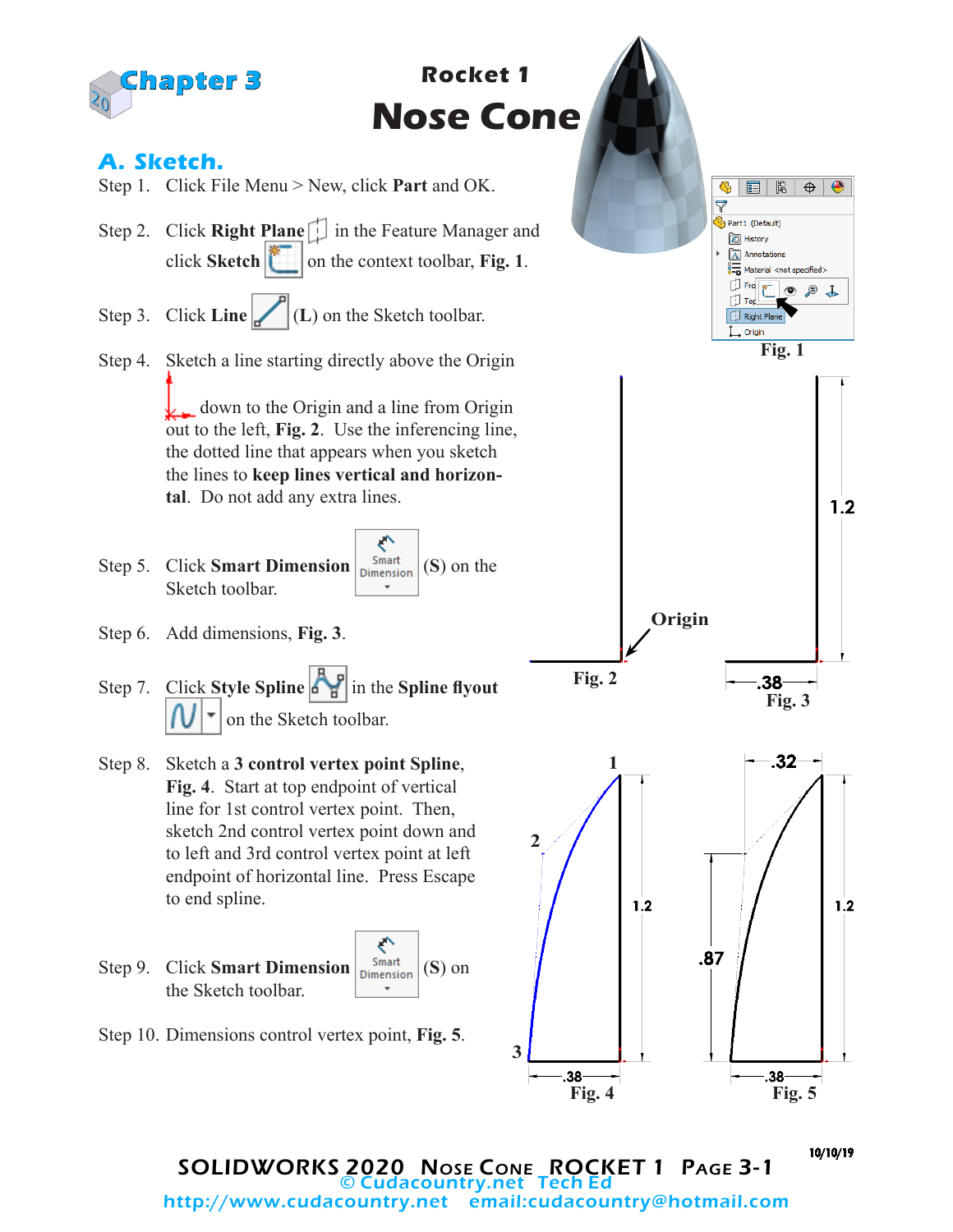## **B. Revolve.**

Step 1. Click Features | Features | on the Command Manager toolbar.



Step 2. Key-in **NOSE CONE** for filename and press ENTER.

## **D. Shell.**

- Step 1. Rotate view to view **underside of Nose Cone**, **Fig. 9**. To rotate view, hold down middle mouse button (wheel) and drag.
- Step 2. Click **Shell Shell** on the Features toolbar.

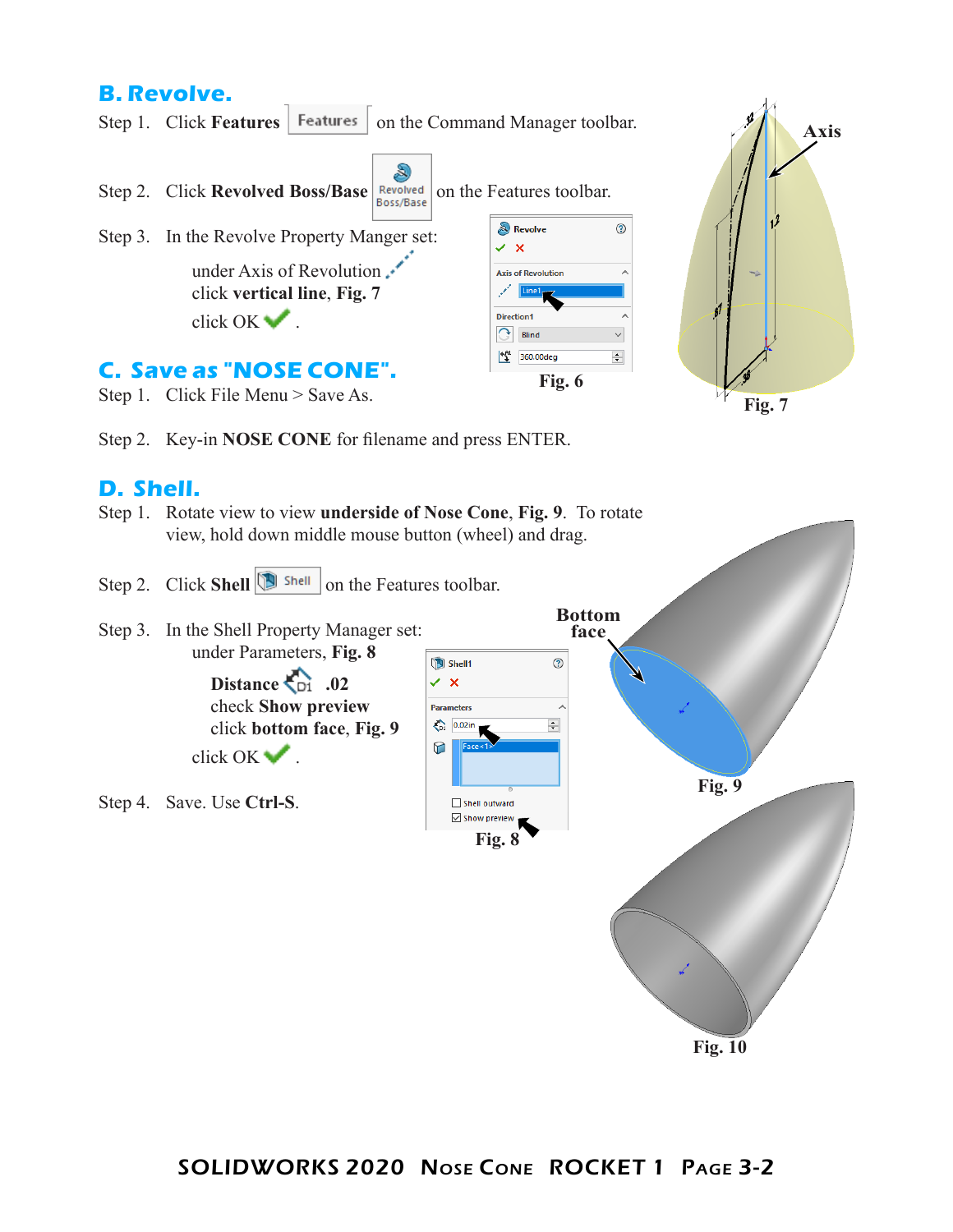## **E. Appearance.**

- Step 1. Click **Trimetric T** on the Standard Views toolbar.
- Step 2. Click **Render Tools Render Tools** on the Command Manager toolbar.
- Step 3. Click **Render Region Render** on the Render Tools toolbar.
- Step 4. Adjust **render region** to fit around Nose Cone, **Fig. 12**.
- Integrated Step 5. Click **Integrated Preview Preview** on the Render Tools toolbar.



 $\overline{\bullet}$ 

|命

Ŵ

b

郾

 $\bullet$ 

肩

- Step 6. Click **Edit Appearance** Appearance on the Render Tools toolbar.
- Step 7. In the Appearances Task pane expand **Miscellaneous**, click **Studio Materials** and in the lower pane select **reflective checker floor**, **Fig. 11**.
- Step 8. Click Back over in the Appearances Property Manager under Color, **Fig. 13** set **RGB values** to**: R 167 G 209 B 255**

**Don't click OK**.





 $\div$  $\div$  $O$  HSV

**Fig. 14**

SOLIDWORKS 2020 Nose Cone ROCKET 1 Page 3-3

**Fig. 12**